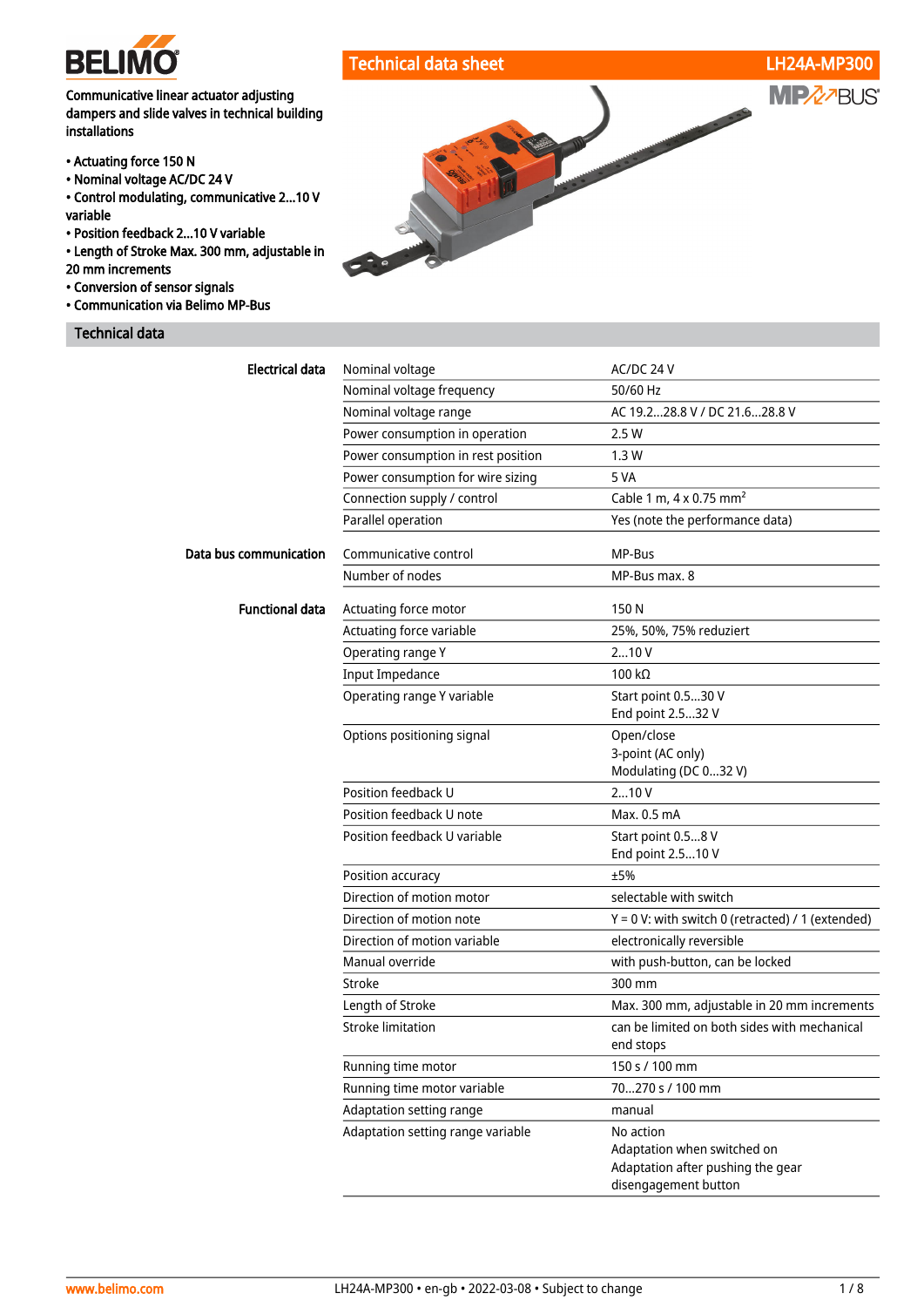

Technical data sheet LH24A-MP300

| <b>Functional data</b> | Override control                       | MAX (maximum position) = 100%<br>MIN (minimum position) = $0\%$<br>ZS (intermediate position, AC only) = 50% |
|------------------------|----------------------------------------|--------------------------------------------------------------------------------------------------------------|
|                        | Override control variable              | $MAX = (MIN + 32\%).100\%$<br>$MIN = 0$ %(MAX – 32%)<br>$ZS = MINMAX$                                        |
|                        | Sound power level, motor               | 45 dB(A)                                                                                                     |
| Safety data            | Protection class IEC/EN                | III, Safety Extra-Low Voltage (SELV)                                                                         |
|                        | Power source UL                        | Class 2 Supply                                                                                               |
|                        | Degree of protection IEC/EN            | <b>IP54</b>                                                                                                  |
|                        | Degree of protection NEMA/UL           | NEMA <sub>2</sub>                                                                                            |
|                        | Enclosure                              | UL Enclosure Type 2                                                                                          |
|                        | <b>EMC</b>                             | CE according to 2014/30/EU                                                                                   |
|                        | Certification IEC/EN                   | IEC/EN 60730-1 and IEC/EN 60730-2-14                                                                         |
|                        | Certification UL                       | cULus according to UL60730-1A, UL60730-2-14<br>and CAN/CSA E60730-1                                          |
|                        |                                        | The UL marking on the actuator depends on                                                                    |
|                        |                                        | the production site, the device is UL-compliant                                                              |
|                        |                                        | in any case                                                                                                  |
|                        | Mode of operation                      | Type 1                                                                                                       |
|                        | Rated impulse voltage supply / control | $0.8$ kV                                                                                                     |
|                        | Pollution degree                       | 3                                                                                                            |
|                        | Ambient temperature                    | $-3050^{\circ}$ C                                                                                            |
|                        | Storage temperature                    | $-4080^{\circ}$ C                                                                                            |
|                        | Ambient humidity                       | Max. 95% RH, non-condensing                                                                                  |
|                        | Servicing                              | maintenance-free                                                                                             |
| Weight                 | Weight                                 | 1.3 <sub>kq</sub>                                                                                            |

#### Safety notes



• This device has been designed for use in stationary heating, ventilation and air-conditioning systems and must not be used outside the specified field of application, especially in aircraft or in any other airborne means of transport.

- Outdoor application: only possible in case that no (sea) water, snow, ice, insolation or aggressive gases interfere directly with the device and that it is ensured that the ambient conditions remain within the thresholds according to the data sheet at any time.
- Only authorised specialists may carry out installation. All applicable legal or institutional installation regulations must be complied during installation.
- The device may only be opened at the manufacturer's site. It does not contain any parts that can be replaced or repaired by the user.
- Cables must not be removed from the device.
- The rotary supports and coupling pieces available as accessories must always be used if transverse forces are likely. In addition, the actuator must not be tightly bolted to the application. It must remain movable via the rotary support (refer to «Installation notes»).
- If the actuator is exposed to severely contaminated ambient air, appropriate precautions must be taken on the system side. Excessive deposits of dust, soot etc. can prevent the gear rod from being extended and retracted correctly.
- If not installed horizontally, the gear disengagement push-button may only be actuated when there is no pressure on the gear rod.
- To calculate the actuating force required for air dampers and slide valves, the specifications supplied by the damper manufacturers concerning the cross section, the design, the installation situation and the ventilation conditions must be observed.
- If a rotary support and/or coupling piece is used, actuation force losses are to be expected.
- The device contains electrical and electronic components and must not be disposed of as household refuse. All locally valid regulations and requirements must be observed.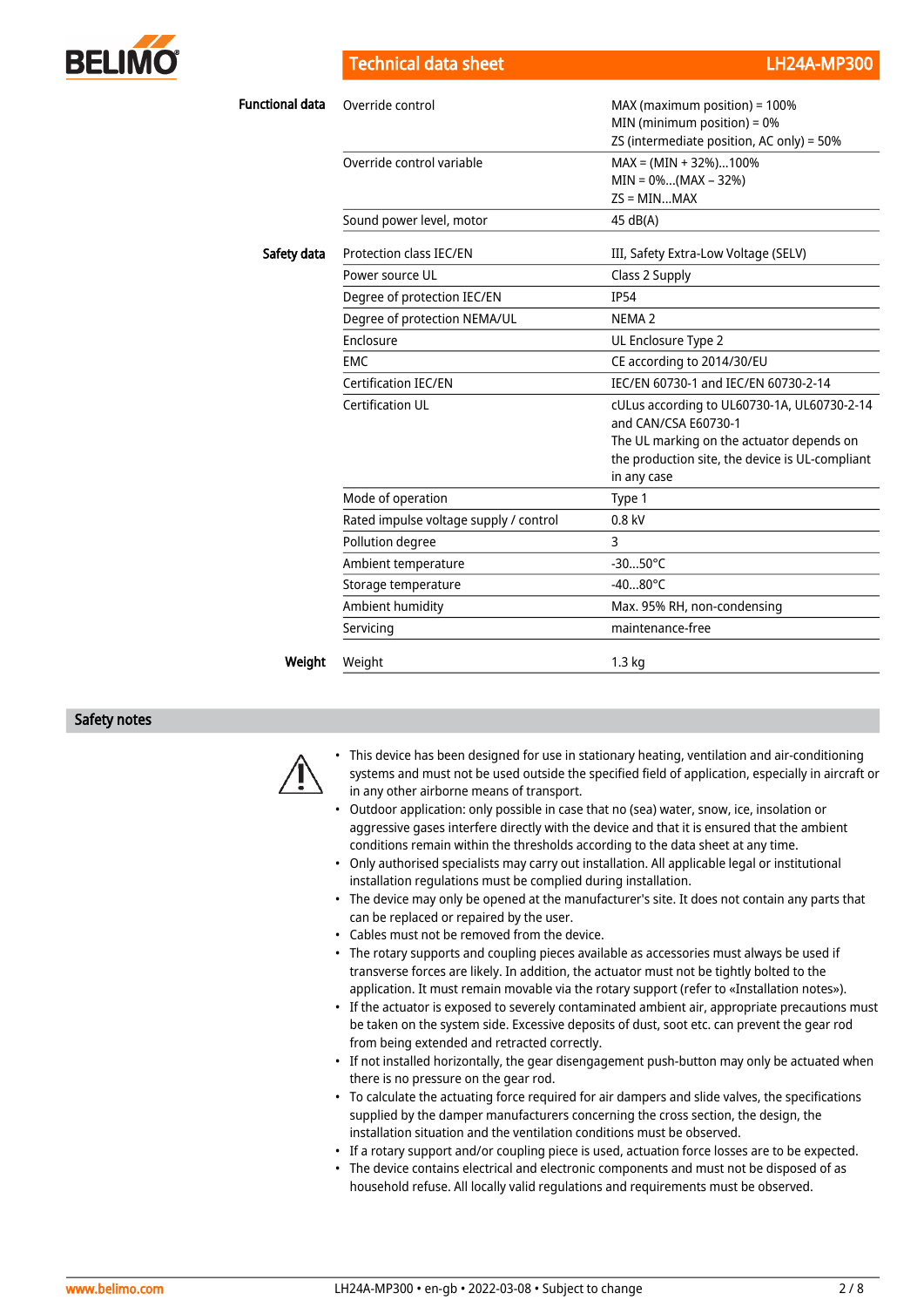

| Mode of operation                  | Conventional operation:                                                                                                                                                                                                                                                                                                |
|------------------------------------|------------------------------------------------------------------------------------------------------------------------------------------------------------------------------------------------------------------------------------------------------------------------------------------------------------------------|
|                                    | The actuator is connected with a standard modulating signal of 010 V and drives to the<br>position defined by the control signal. Measuring voltage U serves for the electrical display of<br>the damper position 0.5100% and as control signal for other actuators.                                                   |
|                                    | Operation on Bus:                                                                                                                                                                                                                                                                                                      |
|                                    | The actuator receives its digital positioning signal from the higher level controller via the MP-<br>Bus and drives to the position defined. Connection U serves as communication interface and<br>does not supply an analogue measuring voltage.                                                                      |
|                                    | The actuator has a seal closing function. The mechanical end stop is actively approached as<br>soon as the control signal < DC 2.1 V or > DC 9.9 V. As soon as the control signal is again > DC 2.2<br>V or < DC 9.8 V, the actuator drives to the position defined by the positioning signal in the<br>adapted range. |
| <b>Converter for sensors</b>       | Connection option for a sensor (passive or active sensor or switching contact). The MP actuator<br>serves as an analogue/digital converter for the transmission of the sensor signal via MP-Bus to<br>the higher level system.                                                                                         |
| Parametrisable actuators           | The factory settings cover the most common applications. Single parameters can be modified<br>with the Belimo Service Tools MFT-P or ZTH EU.                                                                                                                                                                           |
| Simple direct mounting             | The actuator can be directly connected with the application using the enclosed screws. The head<br>of the gear rod is connected to the moving part of the ventilating application individually on the<br>mounting side or with the Z-KS2 coupling piece provided.                                                      |
| <b>Manual override</b>             | Manual override with push-button possible (the gear is disengaged for as long as the button is<br>pressed or remains locked).                                                                                                                                                                                          |
| Adjustable stroke                  | If a stroke limitation will be adjusted, the mechanical operating range on this side of the gear<br>rod can be used starting with an extension length of 20 mm and then can be limited<br>respectively in increments of 20 mm by means of mechanical end stops Z-AS2.                                                  |
| <b>High functional reliability</b> | The actuator is overload protected, requires no limit switches in intermediate positions and<br>automatically stops when the end stop is reached (at rest).                                                                                                                                                            |
| Home position                      | The first time the supply voltage is switched on, i.e. at the time of commissioning, the actuator<br>carries out a synchronisation. The synchronisation is in the home position (0%).                                                                                                                                  |
|                                    | The actuator then moves into the position defined by the positioning signal.                                                                                                                                                                                                                                           |
|                                    | $Y = 0 V$                                                                                                                                                                                                                                                                                                              |
| Adaptation and synchronisation     | An adaptation can be triggered manually by pressing the "Adaptation" button or with the PC-<br>Tool. Both mechanical end stops are detected during the adaptation (entire setting range).                                                                                                                              |
|                                    | Automatic synchronisation after pressing the gearbox disengagement button is configured. The<br>synchronisation is in the home position (0%).                                                                                                                                                                          |

Accessories

| Gateways                      | <b>Description</b>                                                | <b>Type</b>       |
|-------------------------------|-------------------------------------------------------------------|-------------------|
|                               | Gateway MP zu BACnet MS/TP                                        | UK24BAC           |
|                               | Gateway MP to Modbus RTU                                          | UK24MOD           |
| <b>Electrical accessories</b> | <b>Description</b>                                                | Type              |
|                               | Signal converter voltage/current 100 k $\Omega$ Supply AC/DC 24 V | Z-UIC             |
|                               | Positioner for wall mounting                                      | SGA24             |
|                               | Positioner for built-in mounting                                  | SGE <sub>24</sub> |
|                               | Positioner for front-panel mounting                               | SGF <sub>24</sub> |
|                               | Positioner for wall mounting                                      | CRP24-B1          |
|                               | MP-Bus power supply for MP actuators                              | ZN230-24MP        |

The actuator then moves into the position defined by the positioning signal. A range of settings can be adapted using the PC-Tool (see MFT-P documentation)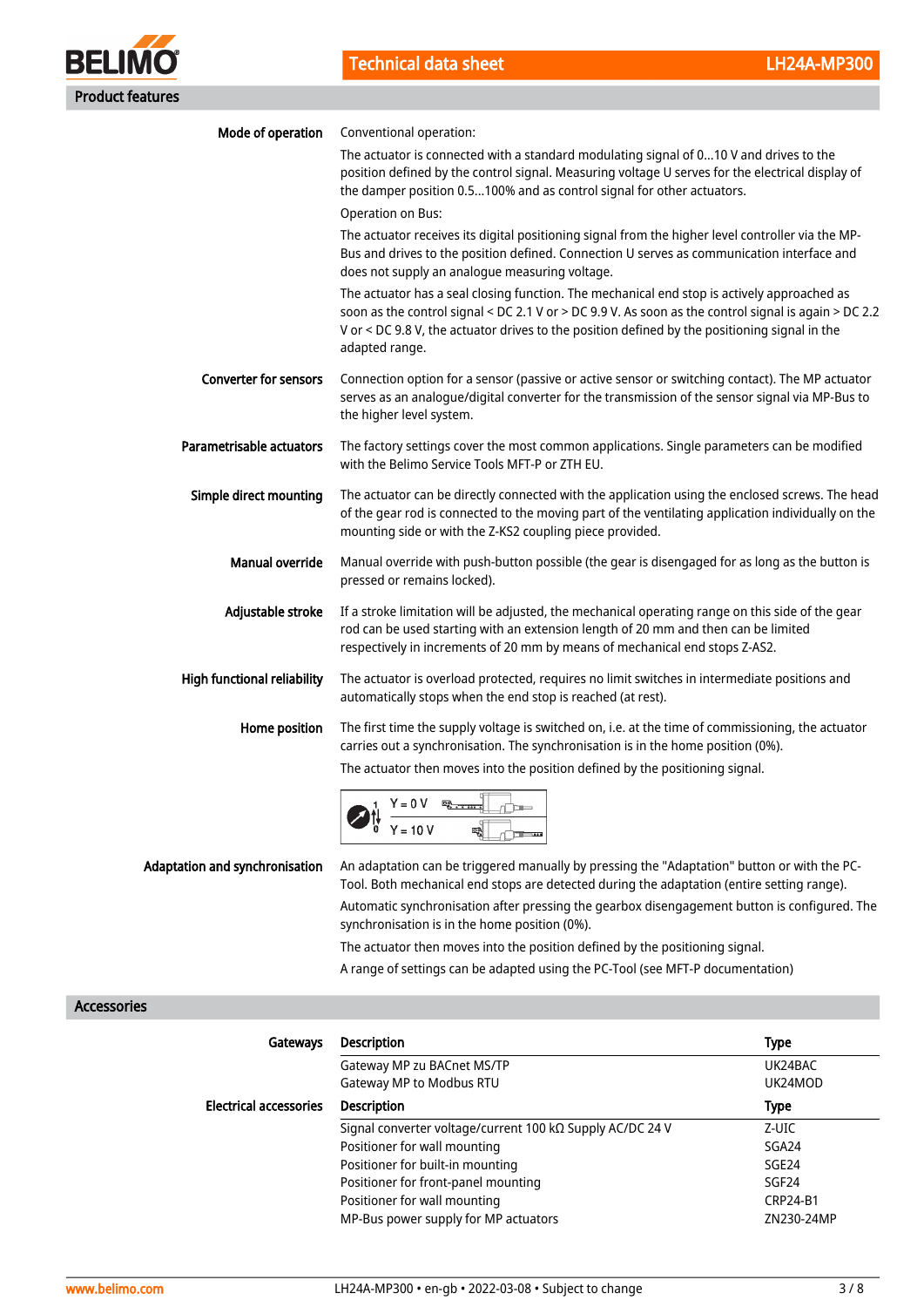

Technical data sheet LH24A-MP300

| <b>Mechanical accessories</b> | <b>Description</b>                                                                                                                            | <b>Type</b>   |
|-------------------------------|-----------------------------------------------------------------------------------------------------------------------------------------------|---------------|
|                               | End stop kit, Multipack 20 pcs.                                                                                                               | $Z-AS2$       |
|                               | Rotary support, for linear actuator, for compensation of transverse forces                                                                    | $Z$ -DS1      |
|                               | Coupling piece M6                                                                                                                             | Z-KS2         |
| Service tools                 | <b>Description</b>                                                                                                                            | <b>Type</b>   |
|                               | Service Tool, with ZIP-USB function, for parametrisable and<br>communicative Belimo actuators, VAV controller and HVAC performance<br>devices | <b>ZTH EU</b> |
|                               | Belimo PC-Tool, Software for adjustments and diagnostics                                                                                      | MFT-P         |
|                               | Adapter for Service-Tool ZTH                                                                                                                  | MFT-C         |
|                               | Connection cable 5 m, A: RJ11 6/4 ZTH EU, B: 6-pin for connection to<br>service socket                                                        | ZK1-GEN       |
|                               | Connection cable 5 m, A: RI11 6/4 ZTH EU, B: free wire end for connection<br>to MP/PP terminal                                                | ZK2-GEN       |

## Electrical installation



Supply from isolating transformer. Parallel connection of other actuators possible. Observe the performance data.

> $\perp$  $\sim$

Wiring diagrams

AC/DC 24 V, modulating and the MP-Bus operation on the MP-Bus





Connection of passive sensors



A) additional MP-Bus nodes (max. 8)

- Supply AC/DC 24 V
- Output signal DC 0...10 V
- (max. DC 0...32 V) • Resolution 30 mV
- Connection of active sensors Connection of external switching contact **MP**  $\Delta p$  $\overline{\text{min}}$ ۸Ì  $\overline{1}$  $\mathbf{I}$  $\overline{1}$  $\overline{\phantom{a}}$  $\overline{2}$  $\mathbf 3$ 5 h  $\mathbf{u}$

A) additional MP-Bus nodes (max. 8) • Switching current 16 mA @ 24 V

Cable colours:  $1 = **black**$  $2 = red$ 3 = white 5 = orange

• Start point of the operating range must be parametrised on the MP actuator as  $\geq 0.5$  V

|             | Ni1000 -28  +98°C                        | $18501600 \Omega^{2}$                                |
|-------------|------------------------------------------|------------------------------------------------------|
|             | PT1000 -35+155°C 8501600 Ω <sup>2)</sup> |                                                      |
| <b>INTC</b> |                                          | $-10+160°C$ <sup>1</sup> ) 200 Ω60 kΩ <sup>2</sup> ) |

A) additional MP-Bus nodes (max. 8) 1) Depending on the type 2) Resolution 1 Ohm Compensation of the measured value is recommended

 $\bigoplus$  DC (0)2...10 V  $\rightarrow$ DC 2...10 V



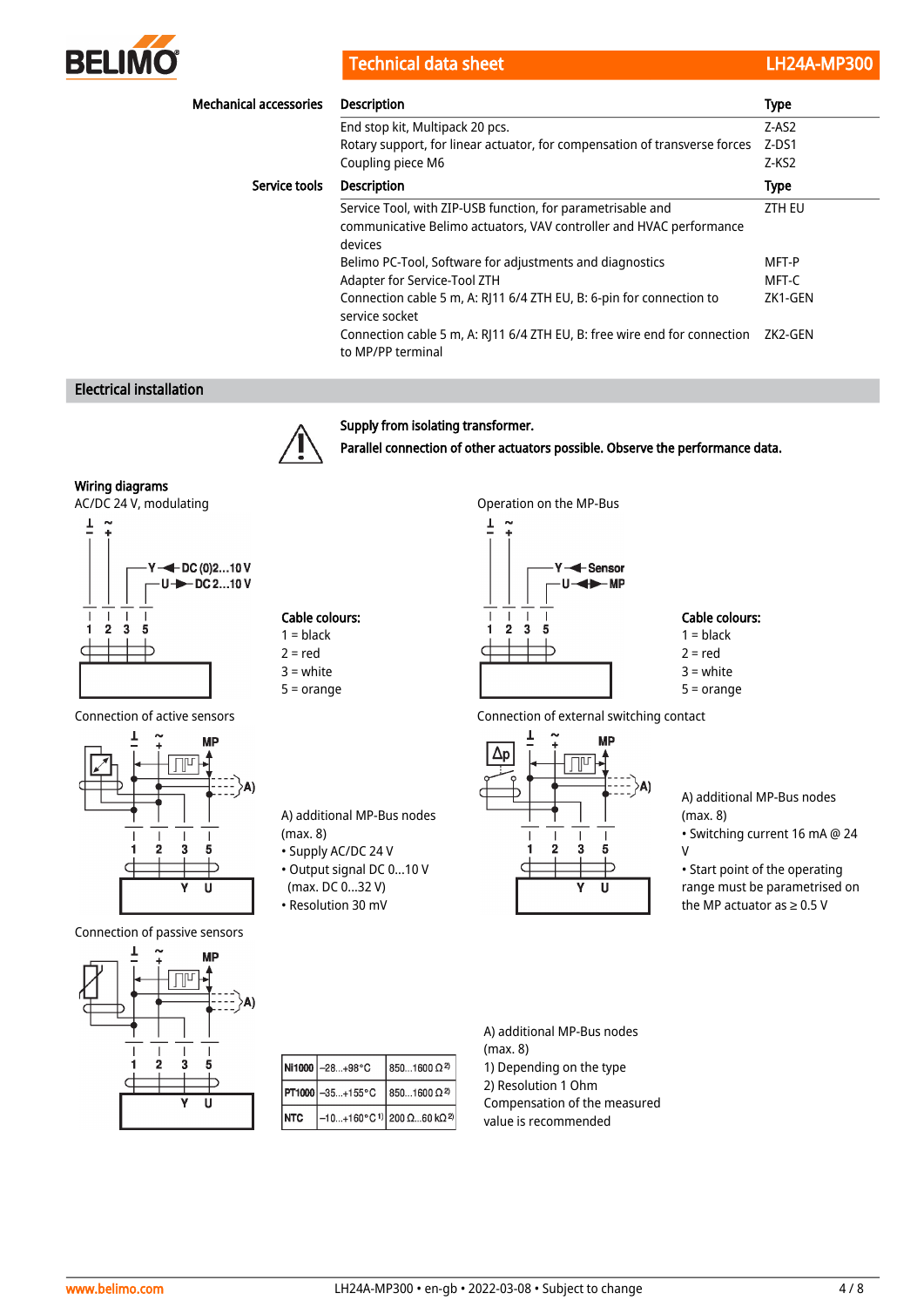

Functions

**BELIMO** 

## Functions when operated on MP-Bus

Connection on the MP-Bus MP-Bus MP-Bus Network topology



# A) additional MP-Bus nodes (max. 8)

## Functions with basic values (conventional mode)





Control remotely 0...100% with positioner SG..









There are no restrictions for the network topology (star, ring, tree or mixed forms are permitted). Supply and communication in one and the same 3-wire cable

- no shielding or twisting
- necessary
- no terminating resistors required







Follow-up control (position-dependent) Control with 4...20 mA via external resistor



Caution:

The operating range must be set to DC 2...10 V. The 500  $\Omega$  resistor converts the 4...20 mA current signal to a voltage signal DC 2...10 V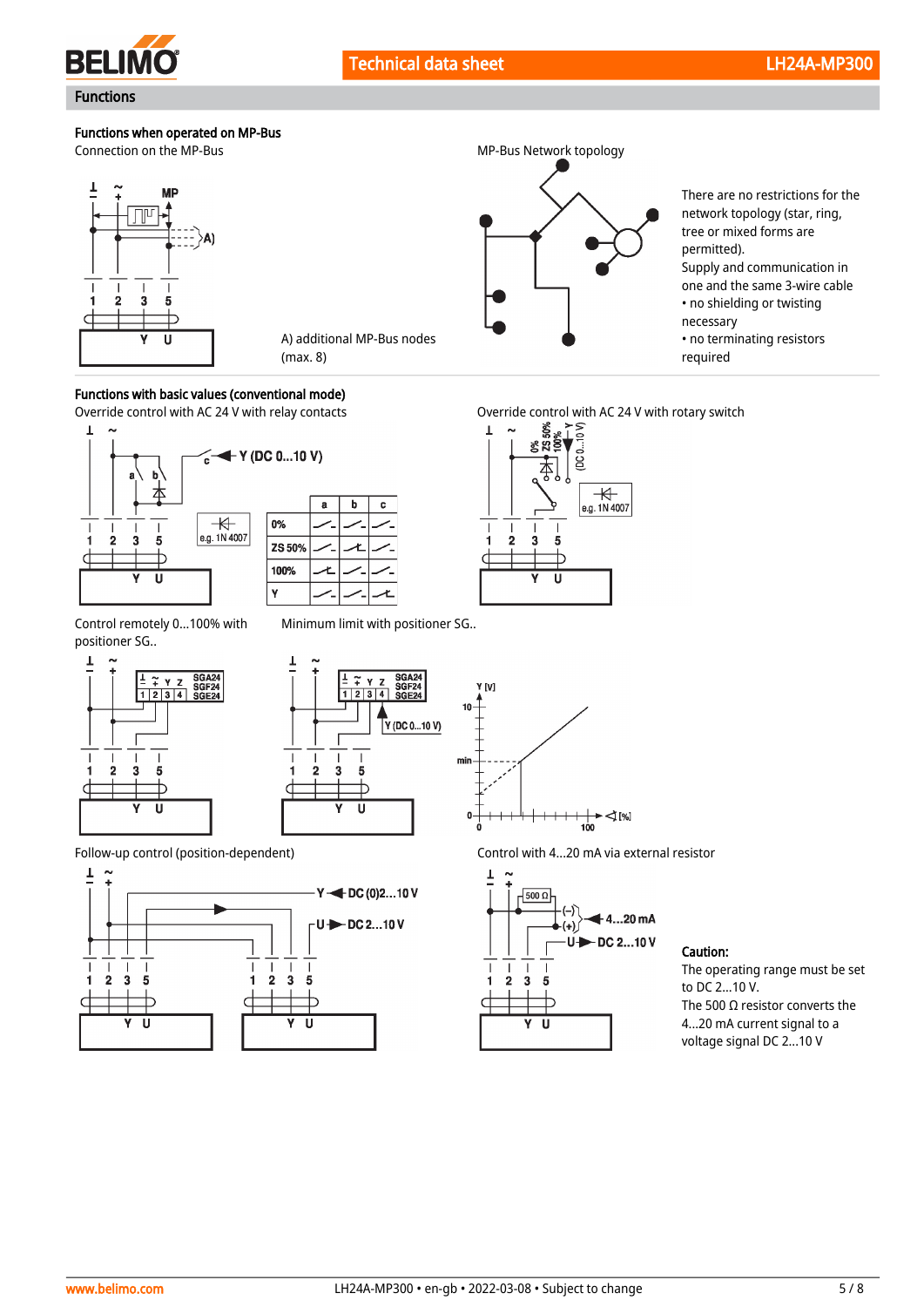

## Functional check

 $\frac{1}{5}$  $\bar{3}$ 

п

 $\overline{7}$  $\tilde{.}$ 

 $\overline{\phantom{a}}$ 



| 1. Apply 24 V to connection 1     |
|-----------------------------------|
| and 2                             |
| 2. Disconnect connection 3:       |
| - for direction of stroke 0:      |
| Actuator travels in the direction |
| "retracted"                       |
| - for direction of stroke 1:      |
| Actuator travels in the direction |
| "extended"                        |
| 3. Short circuit connections 2    |
| and $3$ :                         |
| - Actuator runs in the opposite   |
| direction                         |
|                                   |

## Functions with specific parameters (parametrisation necessary)









Override control and limiting with AC 24 V with relay contacts Override control and limiting with AC 24 V with rotary switch



1) Caution: This function is only guaranteed if the start point of the operating range is defined as min. 0.5 V.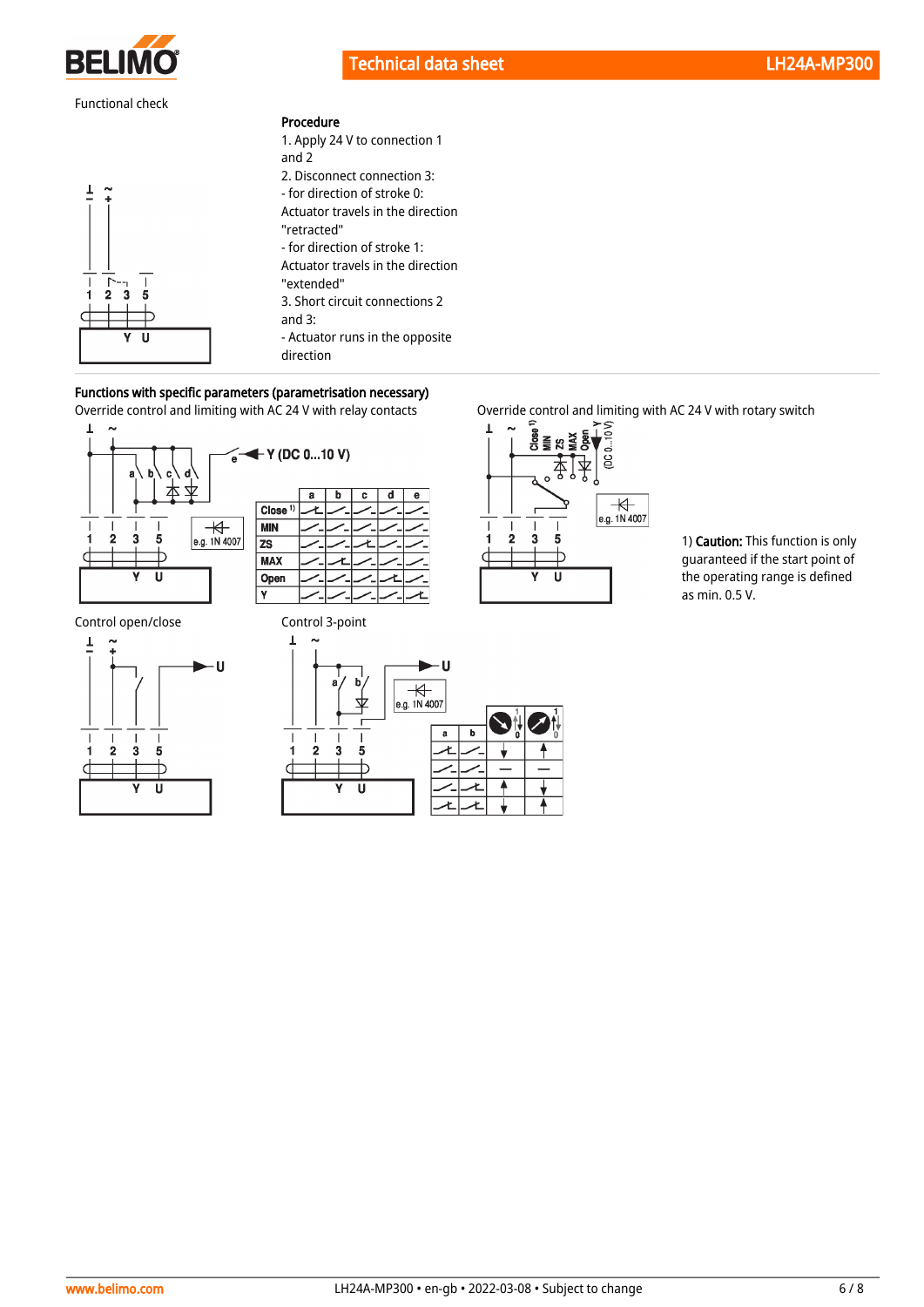

## Operating controls and indicators



#### Direction of stroke switch A

2

| Switch over:     | Direction of stroke changes                           |
|------------------|-------------------------------------------------------|
|                  | Push-button and LED display green                     |
| Off:             | No power supply or malfunction                        |
| On:              | In operation                                          |
| Press<br>button: | Triggers stroke adaptation, followed by standard mode |

#### **B** Push-button and LED display yellow

| Off:          | Standard mode                                |
|---------------|----------------------------------------------|
| On:           | Adaptation or synchronisation process active |
| Flickering:   | <b>MP-Bus communication active</b>           |
| Flashing:     | Request for addressing from MP client        |
| Press button: | Confirmation of the addressing               |

#### Gear disengagement button 4

| Press button: | Gear disengages, motor stops, manual override possible                          |
|---------------|---------------------------------------------------------------------------------|
|               | Release button: Gear engages, synchronisation starts, followed by standard mode |

## **5** Service plug

For connecting parametrisation and service tools

#### Check power supply connection

**2** Off and **3** On

Possible wiring error in power supply

#### Installation notes



If a rotary support and/or coupling piece is used, losses in the actuation force losses are to be expected.

The linear actuator is screwed directly to the housing at three points. Afterwards, the head of the gear rod is fastened to the moving part of the ventilation application (e.g. damper or slide valve).

Connect the coupling piece with the internal thread (Z-KS2) to the head of the gear rod. Screw the rotary support (Z-DS1) to the ventilation application. Afterwards, the linear actuator is screwed to the previously mounted rotary support with the enclosed screw. Then, the coupling piece, which is mounted to the head of the gear rod, is attached to the moving part of the ventilating application (e.g. damper or slide valve). The transverse forces can be compensated for to a certain limit with the rotary support and/or coupling piece. The maximum permissible swivel angle of the rotary support and coupling piece is 10°, laterally and upwards.

Applications without transverse forces

Applications with transverse forces